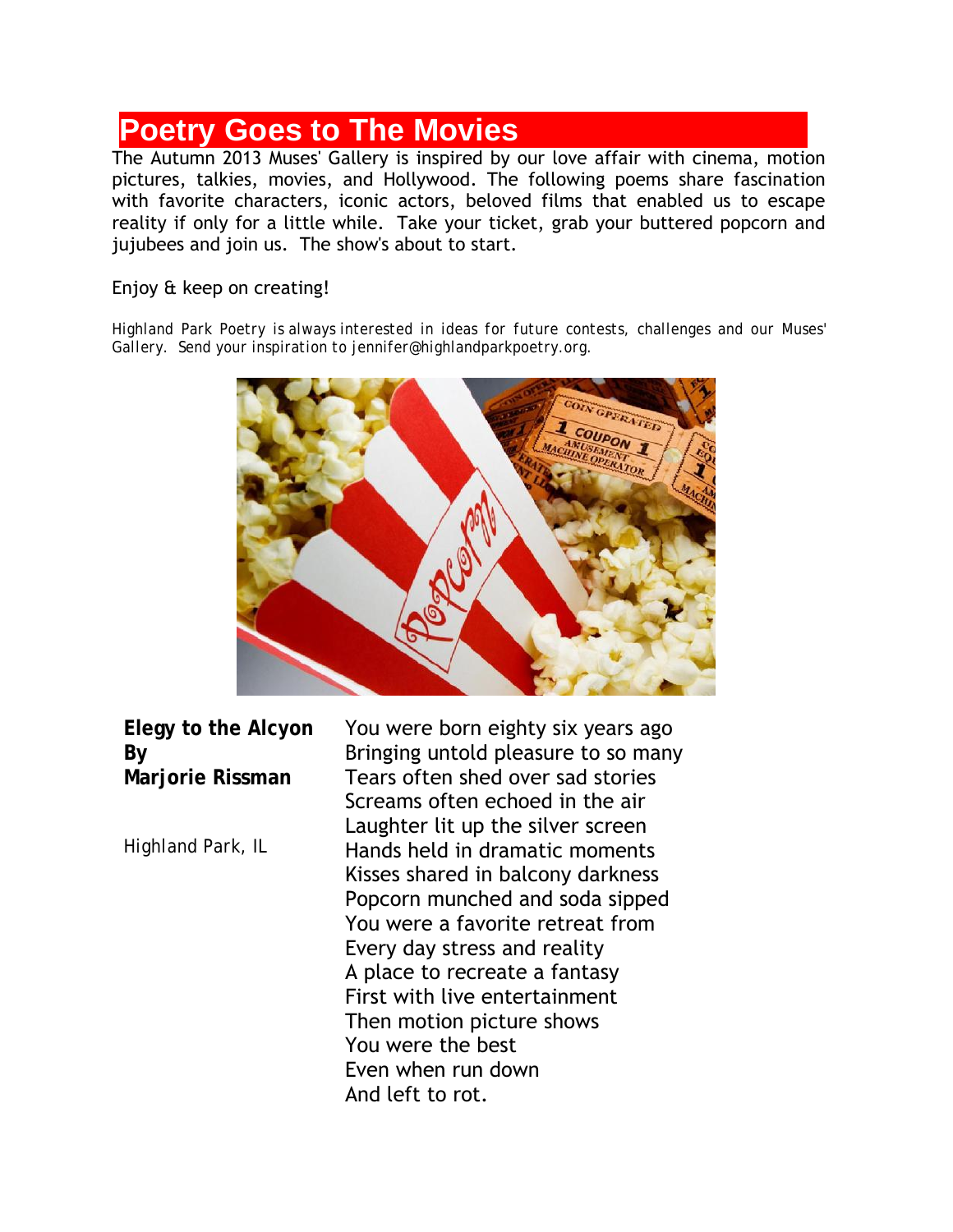

James Paradiso, Photographer

| An Evening at<br>the Highland<br><b>Park Theater</b>  | My eyes widened as I approached the lighted Mondrian marquee.<br>Waiting in the vestibule, crammed like sardines, I uttered excitedly,<br>"One for Flashdance."<br>The stoic, bolo-wearing man rhythmically collected tickets.<br>At the concession counter, I purchased a Pepsi and popcorn with real                                                                                                                                                                                                                                                                                                                                                                                                                                                                                                                                          |
|-------------------------------------------------------|-------------------------------------------------------------------------------------------------------------------------------------------------------------------------------------------------------------------------------------------------------------------------------------------------------------------------------------------------------------------------------------------------------------------------------------------------------------------------------------------------------------------------------------------------------------------------------------------------------------------------------------------------------------------------------------------------------------------------------------------------------------------------------------------------------------------------------------------------|
| By                                                    | butter. Yum!                                                                                                                                                                                                                                                                                                                                                                                                                                                                                                                                                                                                                                                                                                                                                                                                                                    |
| <b>Michelle</b><br><b>Kramer</b><br>Highland Park, IL | As I made my way to the stiff seat, each step of my crimson Converse<br>Hi Tops stuck to the soda spills on the concrete floor.<br>The lights dimmed and the dancing mesmerized me instantly.<br>Could I stretch and spin my awkward teenage body that gracefully?<br>Did I have a sweatshirt at home I could cut and wear off the shoulder?<br>And what was going on under that dinner table?<br>The movie concluded with a triumphant dance audition, a handsome<br>suitor bearing a bouquet of red roses, and an adorably oversized dog.<br>I beamed with elation as the house lights came on, plotting my return<br>to experience Flashdance for what would be three more times.<br>Along with my fellow townsfolk, I courteously exited the theater,<br>content after viewing an entertaining movie at a reduced price.<br>What a feeling! |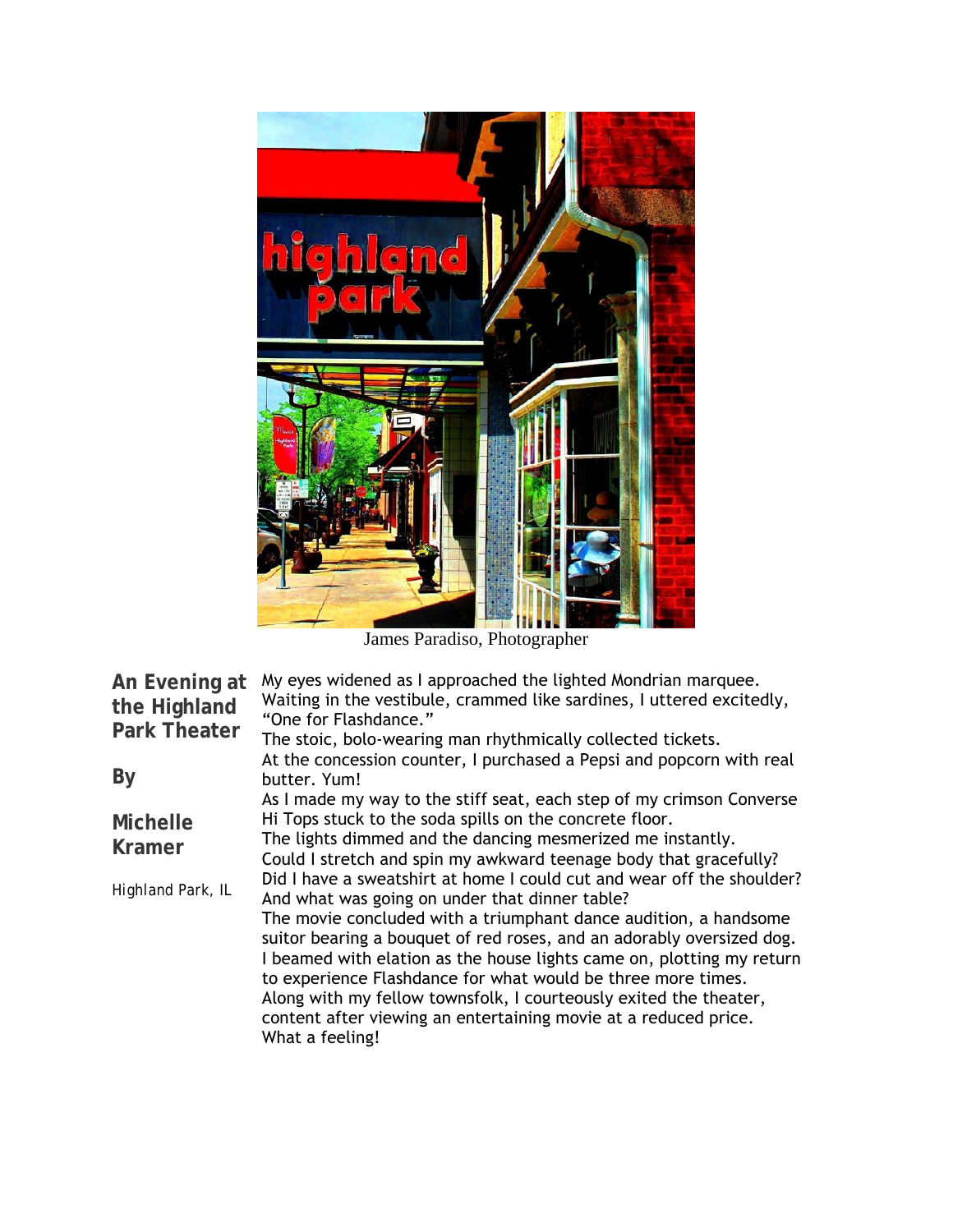| <b>Through The Portal</b> | Blue, Red, Gold<br><b>Black letters</b> |
|---------------------------|-----------------------------------------|
|                           | <i>invite me to enfold</i>              |
| By                        | and enter the realms                    |
|                           | in which my yesteryear                  |
|                           | dwells.                                 |
| Edward P. Kaufman         | My pulse quickens                       |
|                           | with the sweet perfume                  |
|                           | of popcorn smells.                      |
| Highland Park, IL         | "Out of the West"                       |
|                           | becomes the mysterious East,            |
|                           | dancing on stage,                       |
|                           | magicians' wands wave                   |
|                           | to Clyde Beatty and Tarzan              |
|                           | taming the wildest of beasts.           |
|                           | Nonstop from 8 to noon;                 |
|                           | a double, triple feature,               |
|                           | a cliff hanging serial,                 |
|                           | and 25 cartoons.                        |
|                           | From noon till four,                    |
|                           | I quench my thirst,                     |
|                           | while 2 Feature Films                   |
|                           | and Coming Attractions                  |
|                           | bedazzle my eye.                        |
|                           | Like the re-entry to sunshine,          |
|                           | when through the palace's portal        |
|                           | I burst, returning back outdoors        |
|                           | to then re-create all that              |
|                           | I saw, until dark.                      |
|                           | Was that Tarzan, I spied,               |
|                           | swinging through tree branches,         |
|                           | in my beloved Brooklyn's                |
|                           | Prospect Park.                          |
|                           |                                         |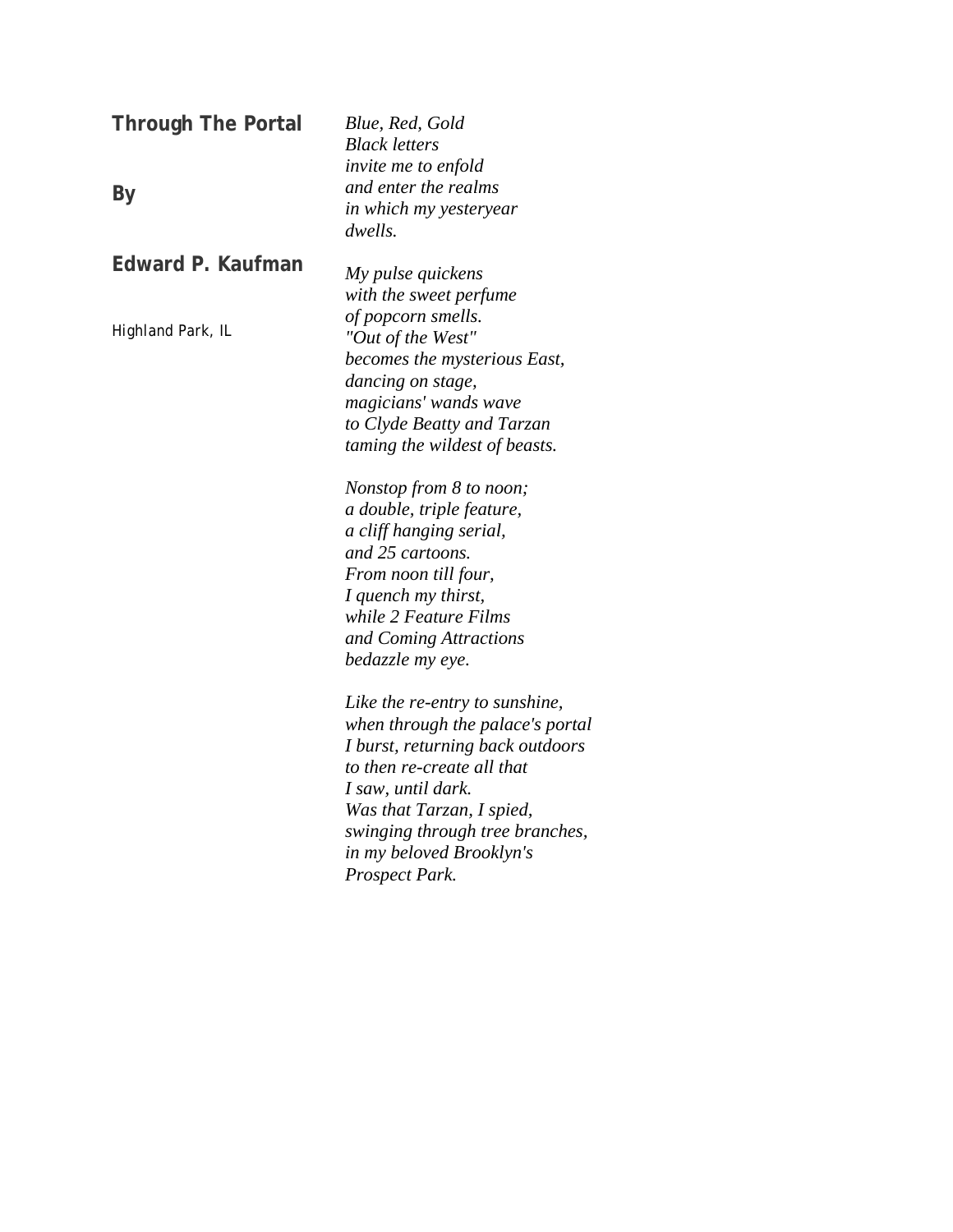

James Paradiso, Photographer

**Mom and Dad's Date Night**

**By**

**Deborah Rohde**

Home-made popcorn in a brown paper bag Nash Rambler wagon with folded down seat Kids in pajamas, pillows in hand Our night at the Drive-In was neat!

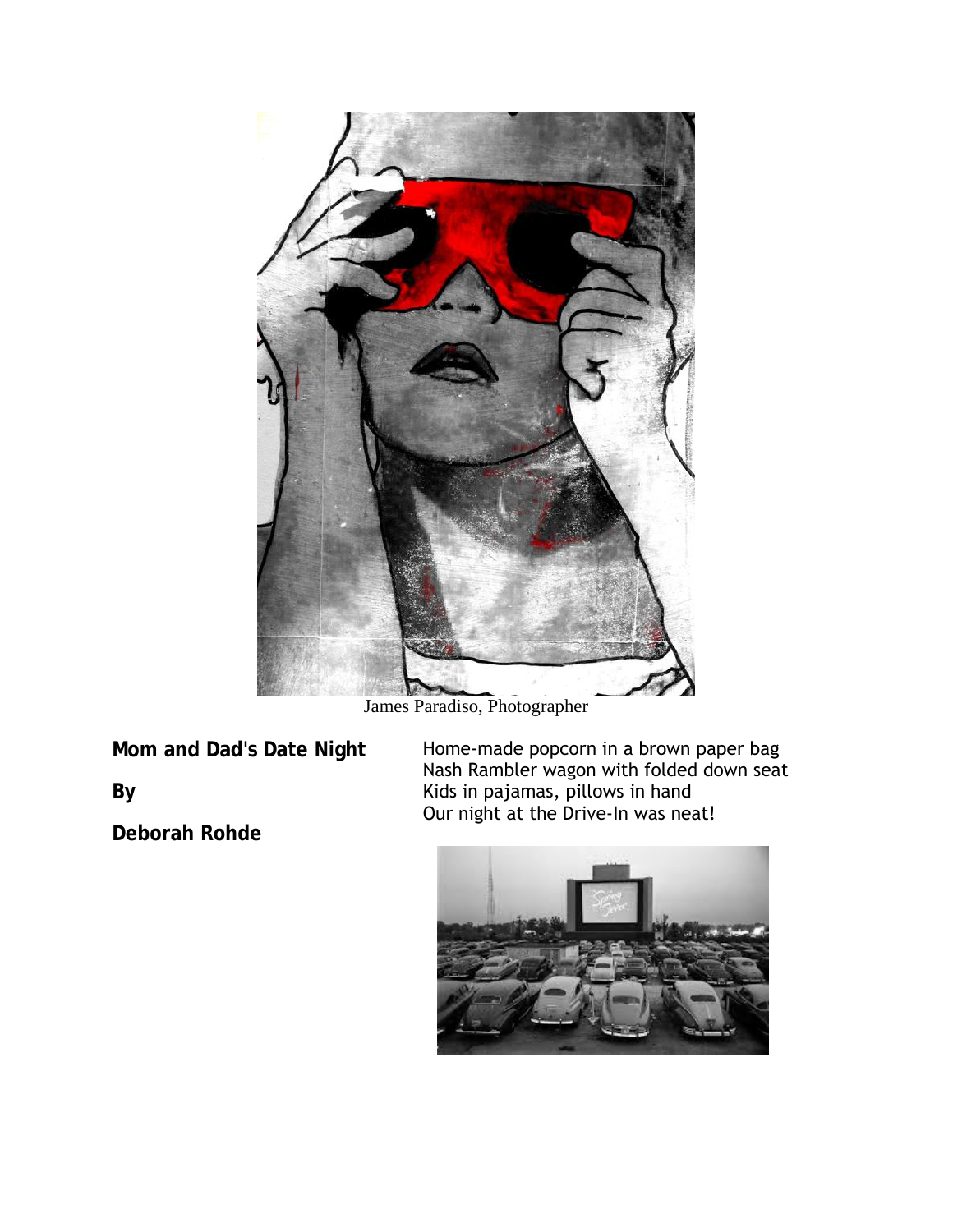## **CINEscape**

## **By**

**Kenny Sommer**

*Highland Park, IL*

Lucy do you want to see a movie Great I'll pick you up at 7:30 It's a sneak preview? A Romantic, Action, Adventure, Science fiction, Comedy A Directors cut Popcorn, nachos, Sprites and napkins Put on this helmet Open the doors Sit down, get comfortable 12 D, buckle up No ones here? Screen opens Counts Down Colors of bliss floating Magical, mysterious sounds Matter of intensity What is happening? We're in the film. Writing, acting, projecting, producing Let our minds take us I'll get you home by 11:45 p.m. I promise, my dear.



Simply studio made, it evoked exotic Morocco But not simply because Bogart's Rick was Tough but human, hurt by a lost love, Not simply because Ingrid Bergman was Beautiful, loyal, and confused, Not simply because Paul Henreid Solidly stood against tyranny, Not simply because Rick signaled The band to play *La Marseillaise*, Suggesting a great nation may no longer Be the most powerful one. No, not simply because of characters cast, Because without gravel-voice, fat, scheming Sidney Greenstreet, Because without peculiar, brave but cornered

**Casablanca**

**By**

**Ron Daiss**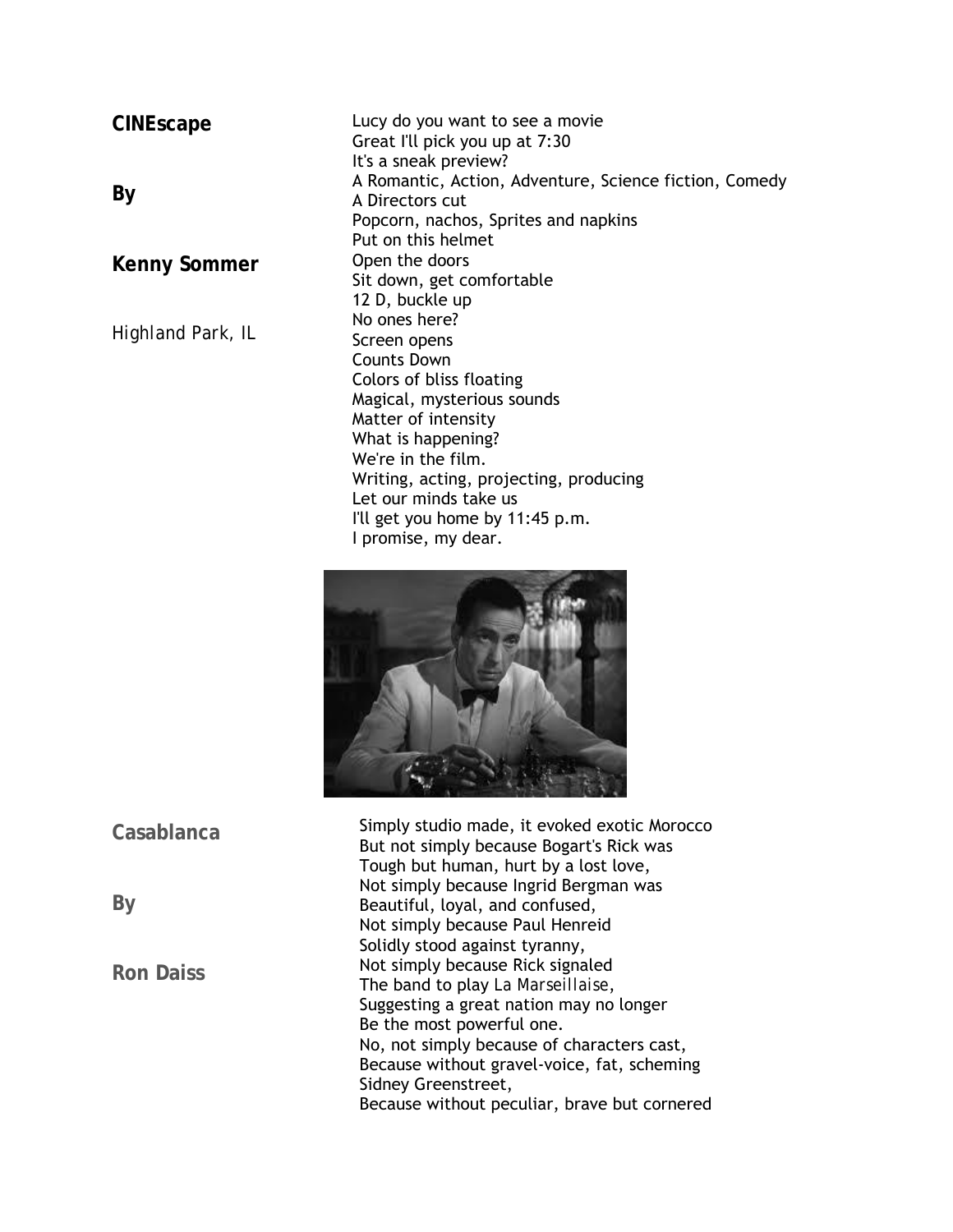Peter Lorre, Because without completely corrupted, yet still ideal Claude Rains, This world would lack color-Variety, change, chance, soul! So the "gin-mill" owner and the crooked policeman Became better than we Or they imagined themslves, Becomeing soldiers to liberate France-Keystone nation, its values, our values, The Tri-Colors, "Liberty, Fraternity, Equality"



**Movie Aberrations By Michael P. Wright** *Highwood, IL* "Gorgo", the monster is following me "Mary Poppins" stopped by for coffee James Bond changed my grade to an "A" Lucille Ball adopted me into the Beardsley's "Don Corleone" made me an offer I could refuse "The Heartbreak Kid" deserted his longtime girlfriend I wrestled Rocky Balboa to a draw Dated the "Unmarried Woman" The Raging Bull beat me up Ferris Bueller ripped me off "What about Bob" caused a new Tourette tic "The Titanic" cancelled my reservation "Crash" gave me an impeccable driving record The Oscars gave me the jitters Humorous movie tidbits, such a cinematic laugh Till death do us apart, eclectic movie aberrations so soothing.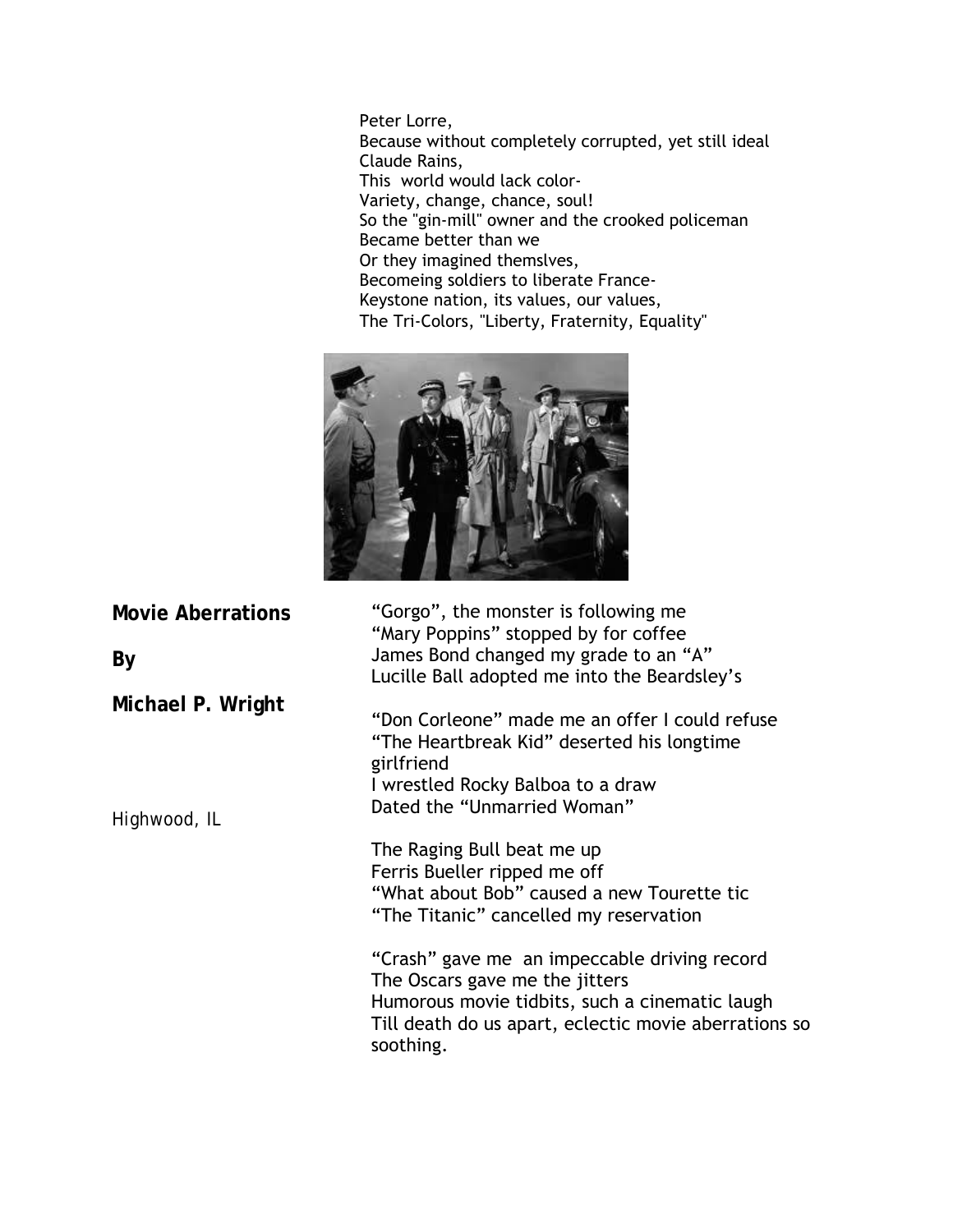



**Ode to Woody Allen By Sandi Gordon Caplan** *Highland Park, IL* I chose to write an ode about Woody Allen He is quite prolific, as you will find out Many books have been written-But not an "ode" have I seen So I've taken the liberty to do just that-A bio that I read about his work, is many, many pages long Unmatched by any American filmmaker to date Thirty two films to his credit (I counted) Written and directed by him He has style, he has humor And he makes us all laugh His characters are always true to life Some are ambivalent Some are neurotic, some are as boring as can be-People will agree And some will not One a year he delivers, with charm and grace And at seventy-eight he has never lost his pace So let's stand up and give this man his due I believe he is a gentle-man through and through. **Long Ago at the Movies By Joe Glaser** Saturday in the steaming city was made for movies - eight cartoons! - a death-defying serial thriller! - two full-length feature films! and "Come on in, It's COOL inside!" says the huge hanging banner.

Ticket in hand I am ushered into a riot of raucous chase music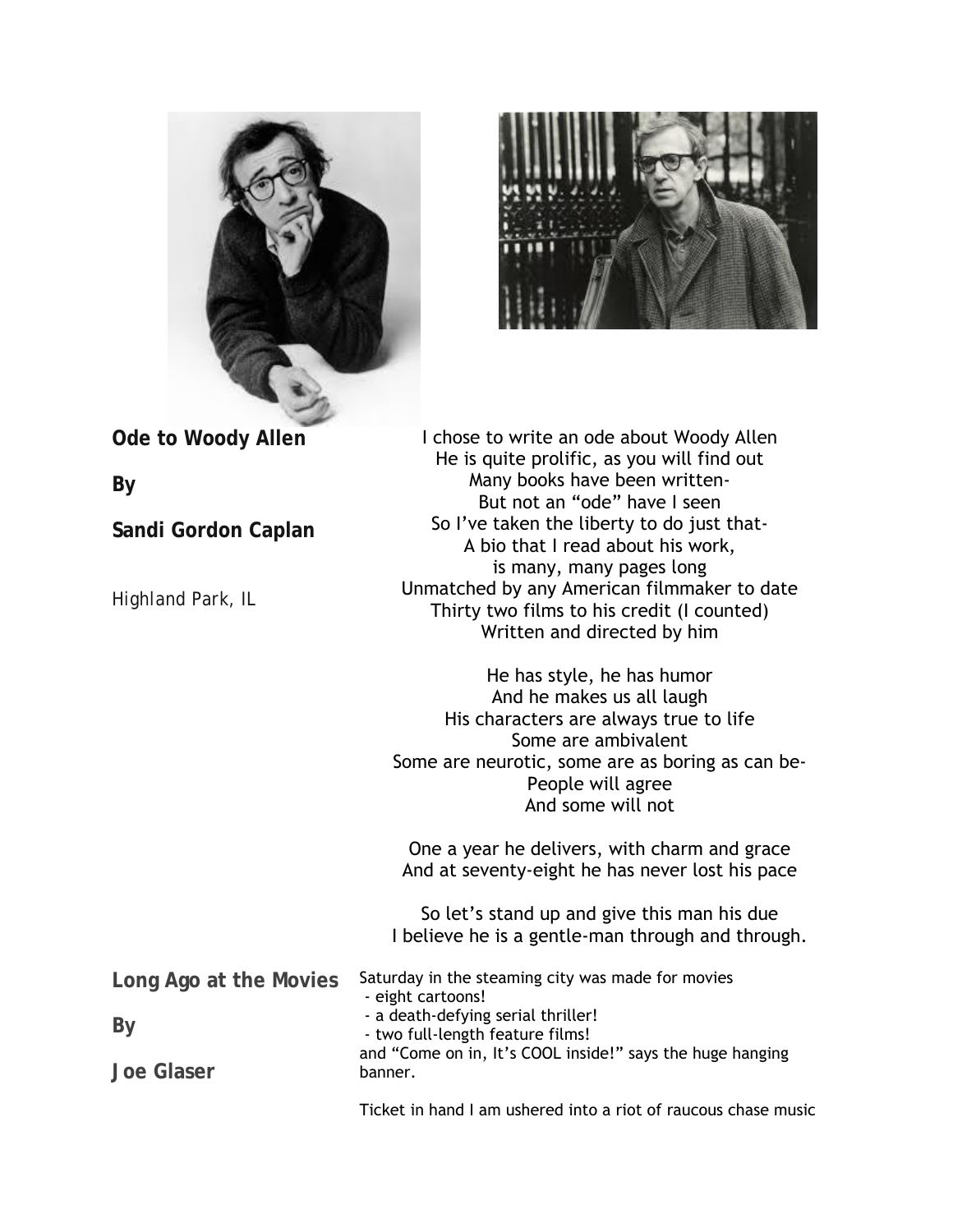mesmerized by familiar cartoon characters splashing violence liberally across the screen but always miraculously surviving.

Next I am launched into the fantastic adventures of Flash Gordon riding his shaky rocket to explore distant worlds where strange people seek the extinction of the human race until at the very brink of disaster it's "continued next week!"

And finally comes my main course and I feast on those two long films that draw me deep into their well-woven reality where heroines ache sadly beautifully and villains get their just desserts usually and heroes triumph amid glorious crescendos eventually all filling my expanding world of more than life-sized images and ideas and experiences - my accidental tutors delivering Hollywood lessons that I inhale deeply into the foundation I am building for my American dream.

Film after film I accumulate the fuel that will propel me towards the escape velocity I will need to reach my own outer space and explore my own universe.



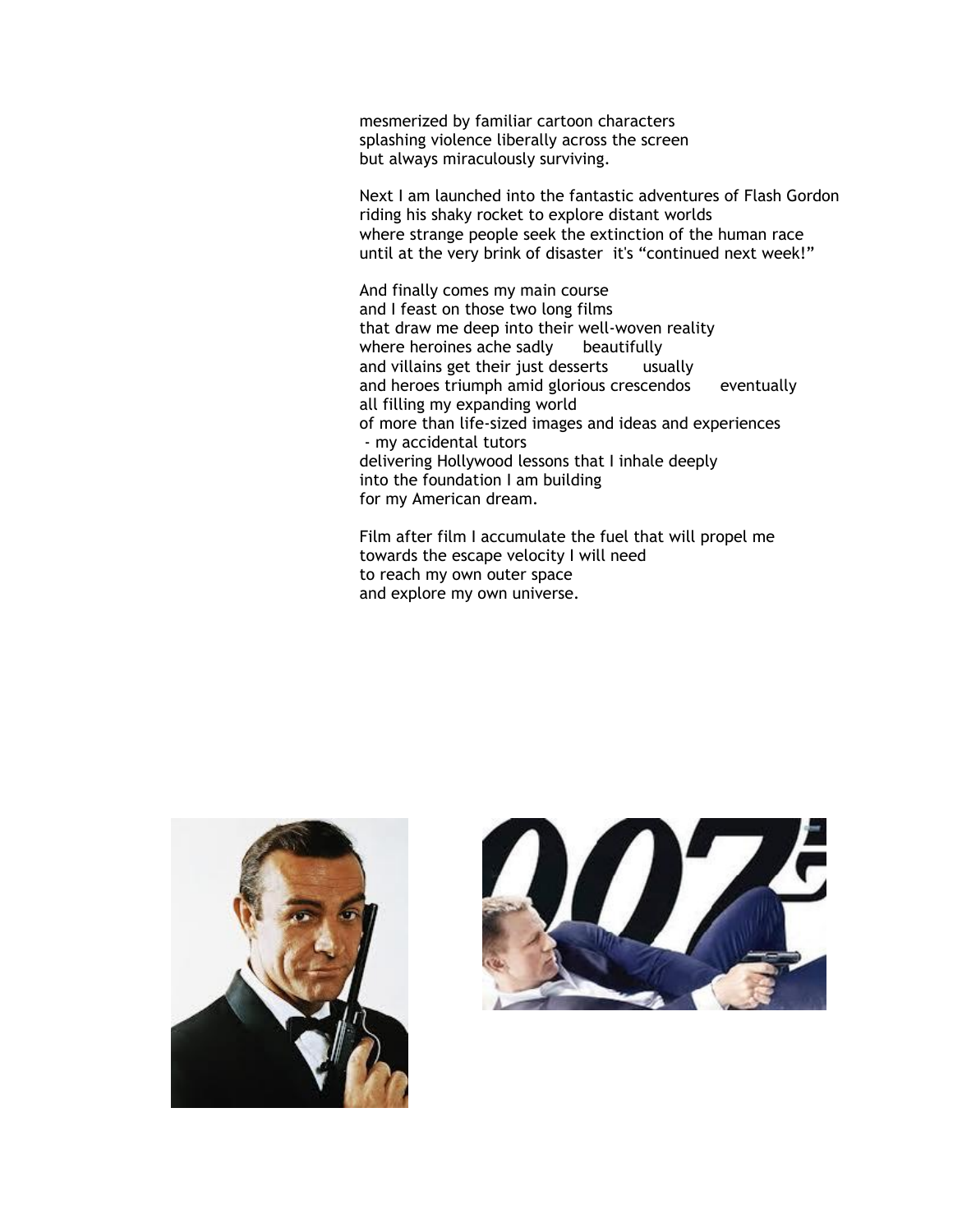**Bond-age, an Etheree**

**By** 

**Jennifer Dotson**

*Highland Park, IL*

"Bond. James Bond." Em-eye-six. Double-oh-seven. "Shaken not stirred," is how he takes his cocktail. Drop dead gorgeous, his women. But his femmes fatales don't last long in his adrenaline pumping world. Sleep with him and you'll never survive.





| The Cinema        | You immerse yourself in a dark room full of strangers<br>and escape to another world. |
|-------------------|---------------------------------------------------------------------------------------|
| By                | You sit there as someone tells you a story of a life you wish<br><b>VOU</b>           |
| Samantha Younis   | had, a life you're glad you don't have, or a life you can't even<br>imagine.          |
| Highland Park, IL | The story touches every emotion in your soul, making you cry,<br>love and laugh.      |
|                   | A tale of long ago in a faraway place, a thriller that chills you<br>to               |
|                   | the bones or a love story like no other.                                              |
|                   | And when it's all over, you realize you weren't ready for THE<br>FND.                 |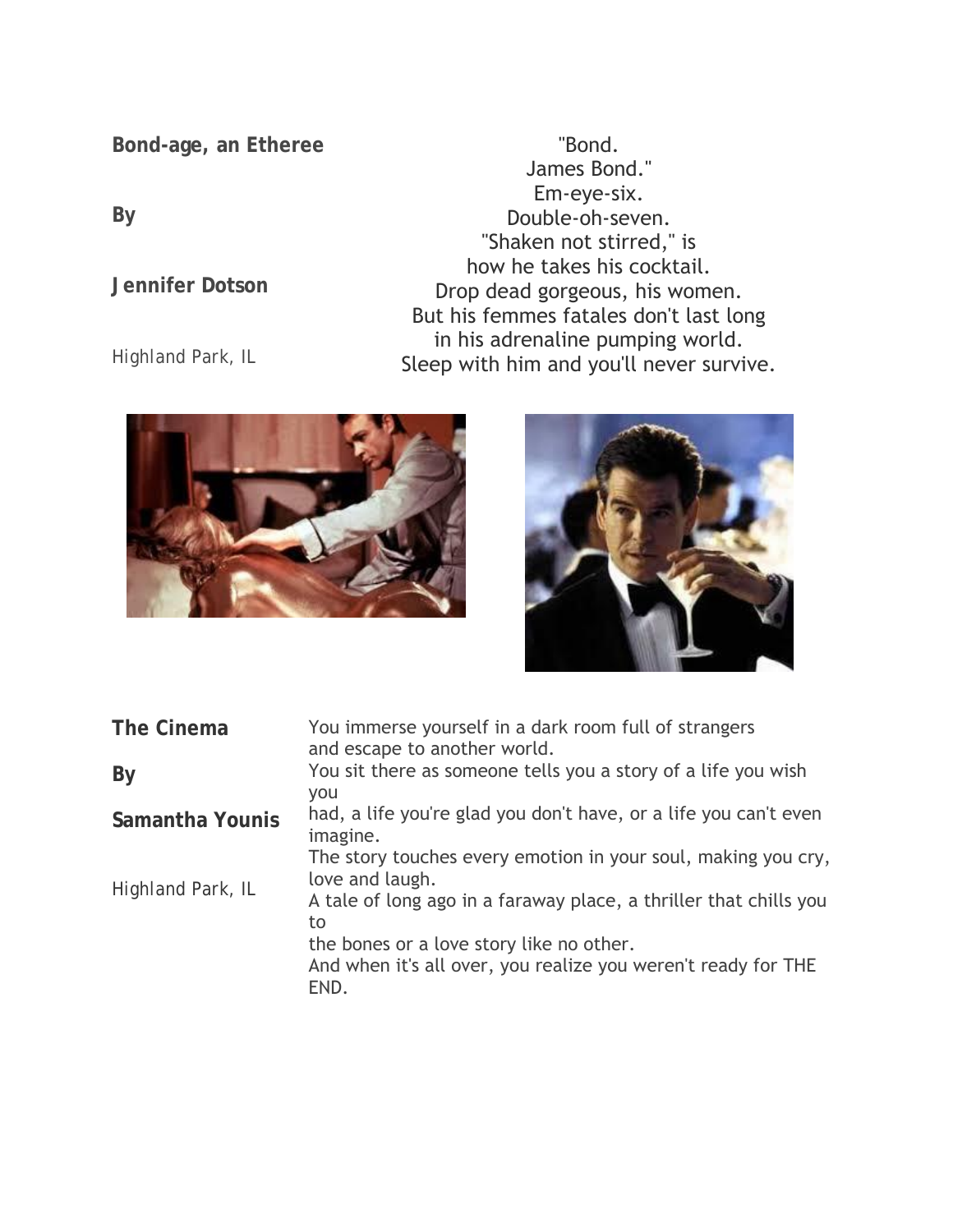



| North by<br><b>Northwest</b><br>By<br>Joseph<br><b>Kuhn</b><br>Carey | Cool Cary Grant in a quiet cornfield somewhere in rural Illinois,<br>his suit beautiful, elegant, dapper, tie and handkerchief neat as a pin,<br>shoes shined & gleaming as the dark-windowed bus pulls away and leaves him<br>alone in the middle of nowhere, waiting to meet the mysterious George Kaplan,<br>occasional cars and trucks whiz by and throw heaps of dust on him,<br>the quintessential man alone in the universe trying to find the answers,<br>the camera cutting in gorgeous, fluid Hitchcockian-style like a Wimbledon tennis<br>match<br>until a short fellow in a rumpled brown suit appears across the road waiting for a<br>bus                                                                                                                                                                                                                                                                                                                                                                                                                                                                                                                                                                                                                                                                                                                                                                                                                                                                                                                                                                                                                                                                                                                                                                 |
|----------------------------------------------------------------------|--------------------------------------------------------------------------------------------------------------------------------------------------------------------------------------------------------------------------------------------------------------------------------------------------------------------------------------------------------------------------------------------------------------------------------------------------------------------------------------------------------------------------------------------------------------------------------------------------------------------------------------------------------------------------------------------------------------------------------------------------------------------------------------------------------------------------------------------------------------------------------------------------------------------------------------------------------------------------------------------------------------------------------------------------------------------------------------------------------------------------------------------------------------------------------------------------------------------------------------------------------------------------------------------------------------------------------------------------------------------------------------------------------------------------------------------------------------------------------------------------------------------------------------------------------------------------------------------------------------------------------------------------------------------------------------------------------------------------------------------------------------------------------------------------------------------------|
| Glencoe, IL                                                          | and remarks about a plane on the horizon dusting crops where there are no crops,<br>a harbinger of what's to come, but the scene unfolds slowly as if<br>there's all the time in the world to build the tension and crescendo<br>the moment in symphonic, rhythmic style until the viewer notices the<br>plane coming in lower and lower at the same time Cary Grant does<br>before he leaps to the ground and the plane roars by, missing him by inches<br>with growling wheels, whirring propeller and sharp staccato machine gun sounds,<br>but the best part comes next, watching Grant get up, cast a wary eye the field of<br>corn a hundred open<br>yards away and then oh-so-slowly decide as the plane circles for another dive-bomb<br>attack to run for it, his expensive suit coat and tie flapping behind him furiously as<br>he races for the sheltering talks of corn, just making it in time, only to see the<br>plane<br>come back again to try to polish him off in a billowing white cloud of crop<br>insecticide,<br>forcing him to give up his hiding spot and run back to the road to flag<br>down a tanker truck that knocks him down and barely stops while the plane comes<br>in<br>for the final kill and crashes into the truck in a fiery ball of flames,<br>amd while the people who stop to help watch and then, drawn by the undeniable<br>magnetism of disaster,<br>move slowly closer step by step, unflappable, stealthy, cat-like Grant quietly gets<br>into a farmer's<br>pickup truck, makes a U-turn and drives away as a bowlegged man runs<br>after him yelling at him at the top of his lungs & waving his cowboy hat,<br>watching helplessly as his truck disappears down the road with an upright white<br>refrigerator<br>roped down tight to an otherwise empty pickup bed. |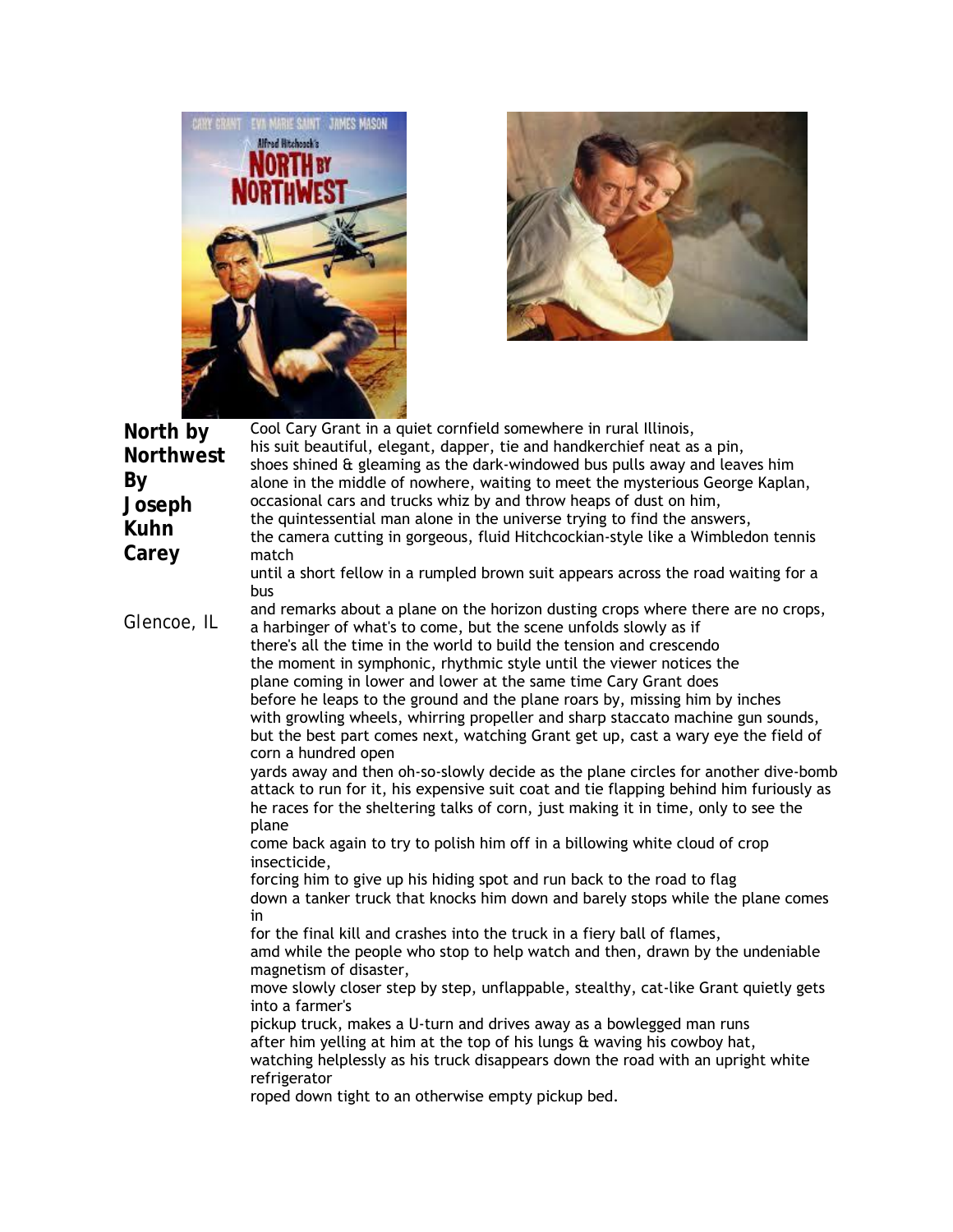| The Key Theater                                                                  | I always wondered if anyone saw me break down, standing as still<br>as a movie poster in front of the Key Theater on Wisconsin Avenue                                                                                                         |  |
|----------------------------------------------------------------------------------|-----------------------------------------------------------------------------------------------------------------------------------------------------------------------------------------------------------------------------------------------|--|
| By                                                                               | in Georgetown that Saturday night in March. It was right after watching                                                                                                                                                                       |  |
| <b>Gregg Shapiro</b>                                                             | Parting Glances with Taylor and Bill. It was right after breaking up<br>with John for the first time, over the phone, long distance. I pretended<br>that I had something in my eye, rubbing and rubbing, my fingers shiny                     |  |
| This poem was<br>previously<br>published<br>in Protection<br>(Gival Press, 2008) | and slightly greasy from tears, smelling like the fake butter they put on<br>the popcorn at the concession stand. I pretended that I had a popcorn<br>kernel stuck in my tooth, my mouth twisted into trying not to cry.                      |  |
|                                                                                  | Taylor and Bill were at least half a block ahead of me, talking about<br>the cute guys in the movie. Cute guys talking about cute guys made<br>my chest hurt and breathing as strenuous as learning how to drive                              |  |
|                                                                                  | stick shift that time Bizzy was too drunk to pull her Nissan 200SX out<br>of the parking space across the street of The Zebra Room. It wasn't<br>until Taylor and Bill got to the corner of the block where we had parked                     |  |
|                                                                                  | Bill's car that they even noticed my absence, my lack of contribution<br>to the conversation, and ran back, like two amateur athletes who had<br>just completed their second marathon in record time, to where I stood                        |  |
|                                                                                  | avoiding a crack in the sidewalk. They put their arms around me the way<br>I imagined they put their arms around each other, the way the lovers in<br>Parting Glances embraced. We walked to Bill's white Jetta that way, arms                |  |
|                                                                                  | hooked over and under and over, as quietly as if we were walking on sand.<br>We walked the way Susan and I walked after sitting through all six hours<br>of Shoah at the Key Theater. Susan and I left the theater, soggy, crumpled           |  |
|                                                                                  | tissues and napkins disintegrating in our clenched fists, our heads hung so<br>low our necks hurt later as we compared the impressions our chins left on<br>our chests. Taylor and Bill knew I would talk when I was ready, and I bet<br>they |  |
|                                                                                  | wondered what I thought of the movie. Whether I thought they were as cute<br>as the guys who lived and danced and loved and died in New York City.                                                                                            |  |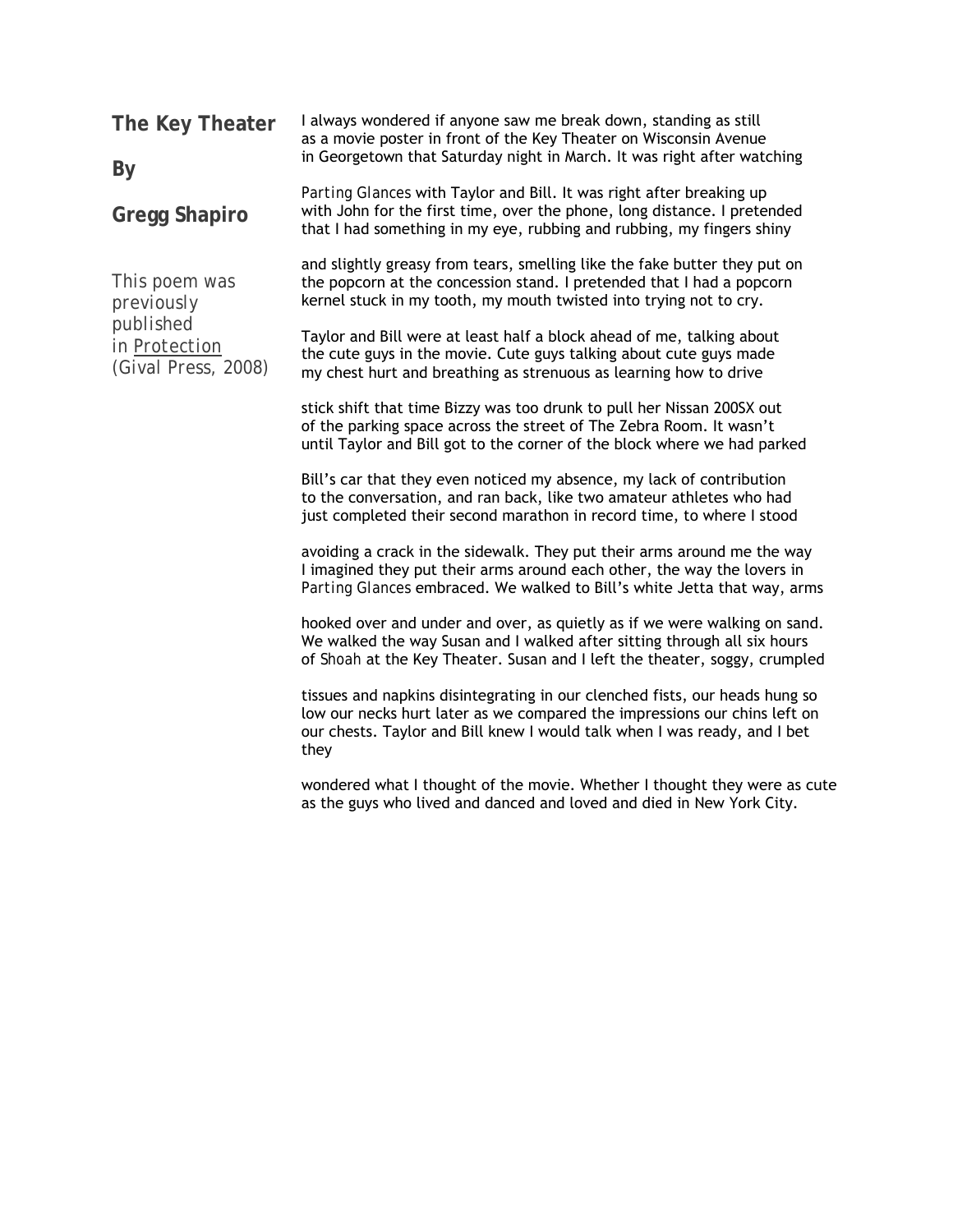

**Hooray for Hollywood!**

**By** 

**Gail Vescovi**

I oughta be in pictures I always figured my life could be much improved with good lighting and an adept scriptwriter I could probably be downright pithy without ever having to be clever enough to know the exact meaning of that ludicrous word

I would especially appreciate having unlimited takes to get something just right then again,if my story were anything like *Groundhog Day*,it could be do-over hell on steroids

state of the art film technology offers lots of embellishments CGI in particular would help immensely where mere makeup might come up against its limitations at my beyond ingénue age I could be enhanced and diminished in all the right spots the magic of Hollywood, hooray

if I held the purse strings and produced I would direct myself down a yellow brick road right into the well muscled arms of several of the younger leading men of my choice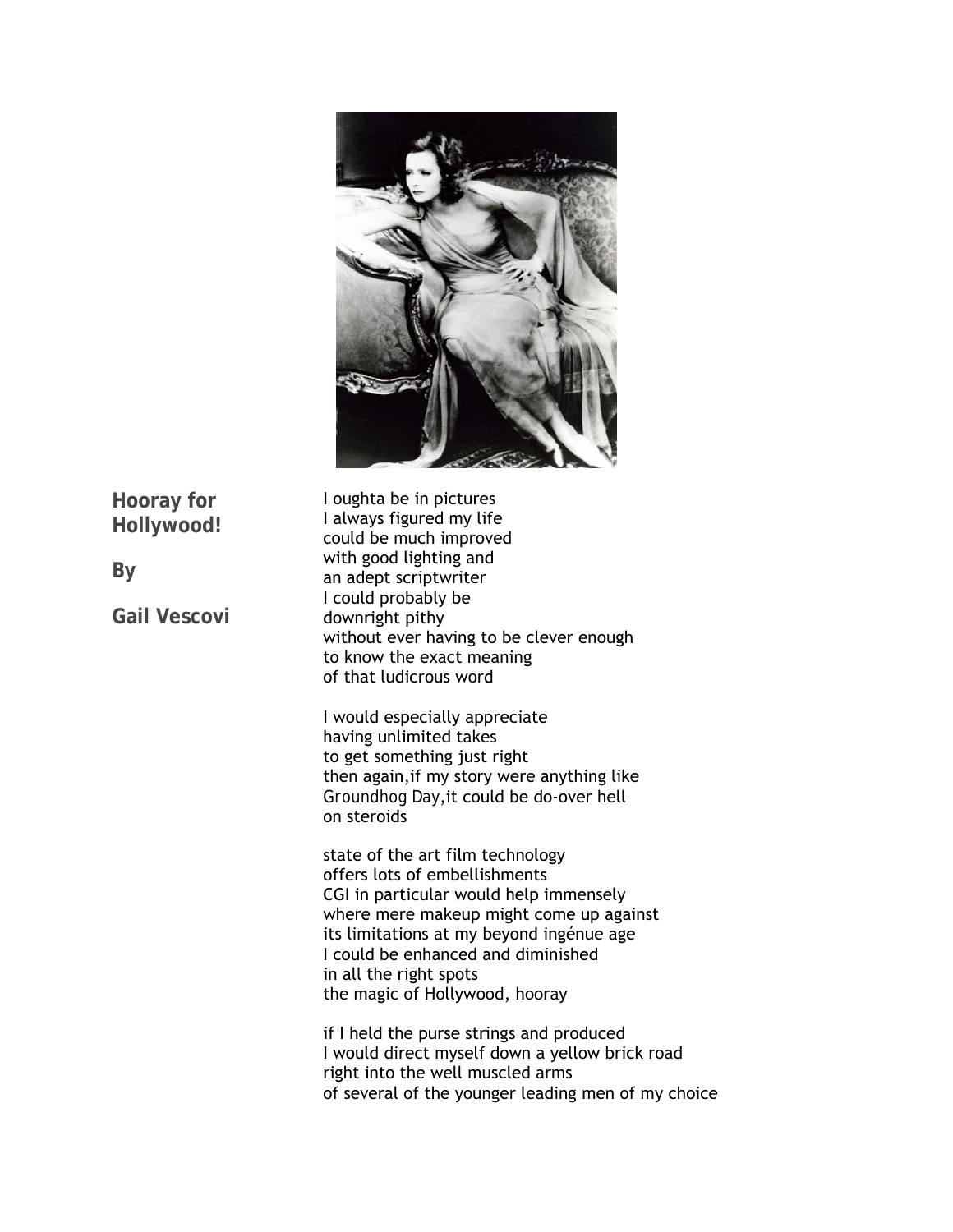perhaps all at once devastating each of them to the most Oscar worthy extent

to have all the unpredictable, unremarkable components of my daily trials crafted by experts in their fields artistically arranged and viewed upon the giant screen, adored, adorned or even vilified would have to be more fun than today-not-at-the-movies then again, I could always end up on the cutting room floor



| Mama, Marlene -<br>Part I | Marlene Dietrich floated through the haze of cigarette smoke<br>Berlin's decadence tumbling from her perfectly outlined mouth<br>Throaty, raspy, songs, harbingers of decline of the Weimar Republic      |
|---------------------------|-----------------------------------------------------------------------------------------------------------------------------------------------------------------------------------------------------------|
| By                        | Deep red lips, black on the silver screen, thinly painted eyebrows<br>Sensuous movements in sheer, light clothing, colors presumed<br>Pale rose pink, lemon meringue yellow, Warsaw spring sky blue.      |
| Emma Alexandra            | Mama, as she fled from the second war to end all wars mayhem,<br>Slaughter<br>Riding the train to salvation, heart in her throat beating faster than<br>that of a<br>Fledgling bird thrown from its nest. |
|                           | Remembered<br>Marlene Dietrich singing "Falling in Love Again" in the Blue Angel                                                                                                                          |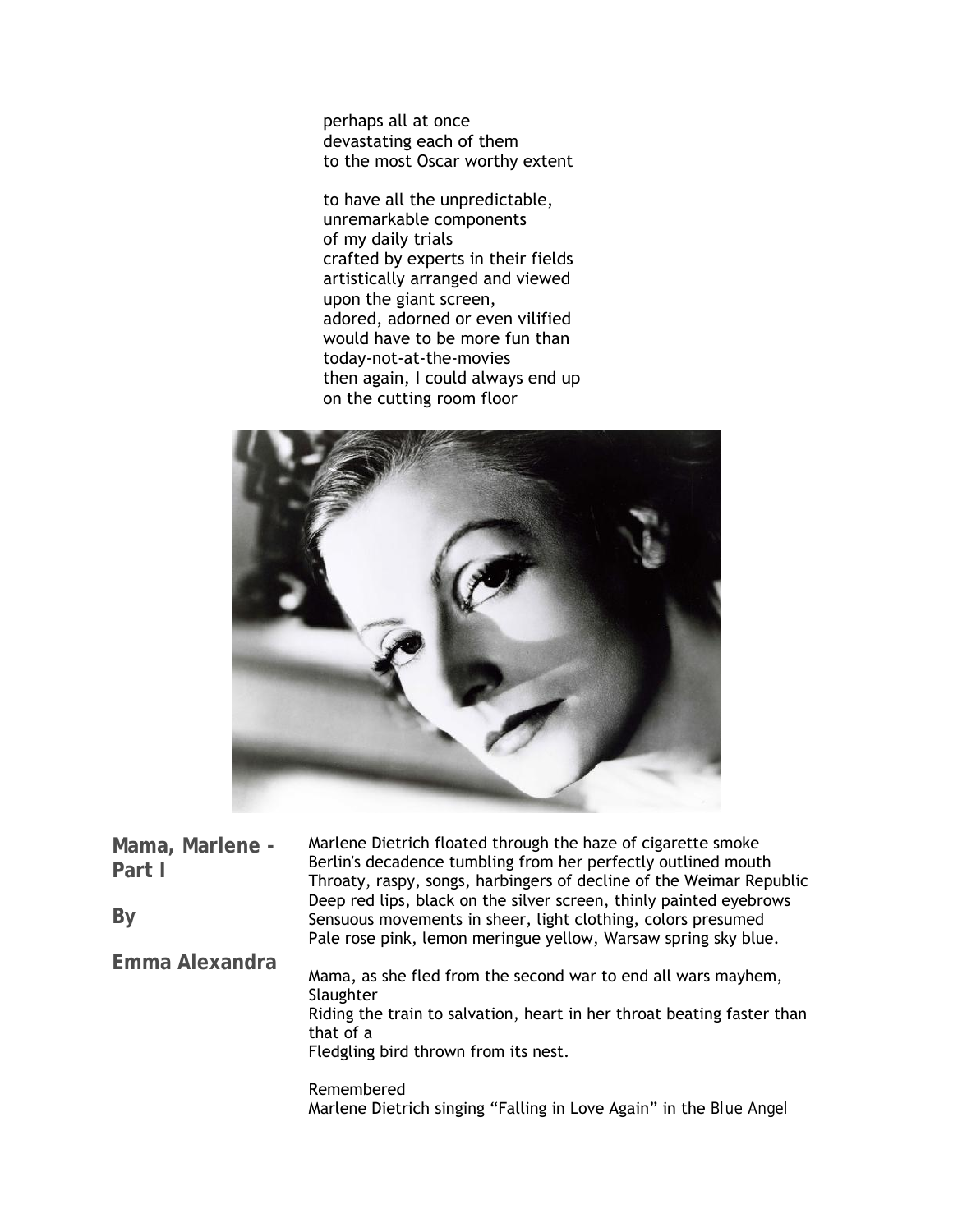Miraculous sound permeating Warsaw's Palladium Theater Berlin cabaret scenes transported to Złota Street Złota, Polish for golden, silver screen, golden street.

Remembered

Her brother Adam mesmerized by Marlene, her amorous web Enlacing legionnaire Gary Cooper in the film *Morocco* Marlene singing the demise of a monstrous time Ivory cigarette holder perched between long fingers, Pearl trimmed collar sparkling on the silver screen. Silver screen, golden street, Złota.



| Mama, Marlene,<br>Morocco - Part II | and the same of the same of the same of the same of the same of the same of the same of the same of the same<br>Mama on her way from Warsaw to Morocco, her escape route<br>Through Germany in mid August<br>Fleeing ahead of the rumors, two weeks before the thunder of tanks<br>Approached, arrived, invaded Poland, Warsaw, September 1, 1939                                                                                                                                                                                                                                                                         |
|-------------------------------------|---------------------------------------------------------------------------------------------------------------------------------------------------------------------------------------------------------------------------------------------------------------------------------------------------------------------------------------------------------------------------------------------------------------------------------------------------------------------------------------------------------------------------------------------------------------------------------------------------------------------------|
| By                                  | Remembered                                                                                                                                                                                                                                                                                                                                                                                                                                                                                                                                                                                                                |
| Emma Alexandra                      | Berlin, song, empire supreme, Marlene Dietrich as<br>Lola in <i>Blue Angel</i> , Amy Jolly in <i>Morocco</i> , Gary Cooper<br>Mama's favorite male actor then, and forever.                                                                                                                                                                                                                                                                                                                                                                                                                                               |
|                                     | Remembered<br>Nine years after experiencing the illusion of <i>Morocco</i><br>Magic of film, at Warsaw's Palladium, Mama travels.<br>Morocco bound, on trains, more trains, reaching Spain,<br>Crossing the Gibraltar by jittery ferry, landing breathless in Ceuta,<br>Morocco,<br>Jostled, jostling, women, men, chickens, luggage, buses to Casablanca,<br>Joining her sister, sister's husband, sister's sons, ironic salvation<br>Marlene taking up the Allied cause through film and song<br>Parading beauty, fame, and voice mocking murderous madmen<br>Singing "You're the Cream in my Coffee" to adoring troops |
|                                     | Remembered                                                                                                                                                                                                                                                                                                                                                                                                                                                                                                                                                                                                                |